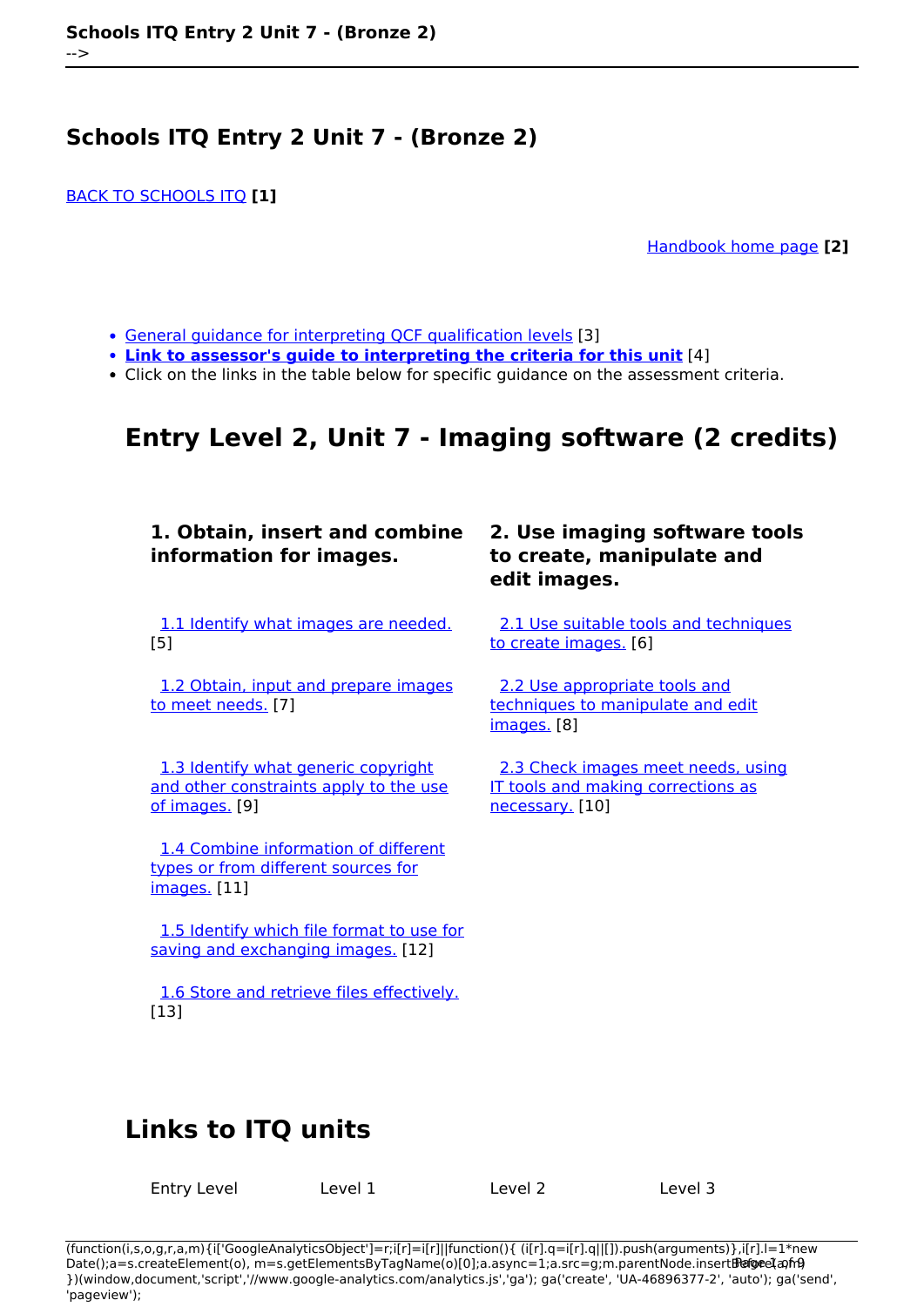-->

 [Entry Level 1,](https://theingots.org/community/siel1u1) [Unit 1 - Improving](https://theingots.org/community/siel1u1) [Productivity Using](https://theingots.org/community/siel1u1) [IT \(1 credit\)](https://theingots.org/community/siel1u1) [15] [Level 1, Unit 1 -](https://theingots.org/community/sil1u1) [Improving](https://theingots.org/community/sil1u1) [Productivity Using](https://theingots.org/community/sil1u1) [IT \(3 credits\)](https://theingots.org/community/sil1u1) [16] [Level 2, Unit 1 -](https://theingots.org/community/sil2u1) [Improving](https://theingots.org/community/sil2u1) [Productivity Using](https://theingots.org/community/sil2u1) [IT \(4 credits\)](https://theingots.org/community/sil2u1) [17] [Level 3, Unit 1 -](https://theingots.org/community/sil3u1) [Improving](https://theingots.org/community/sil3u1) [Productivity Using](https://theingots.org/community/sil3u1) [IT \(5 credits\)](https://theingots.org/community/sil3u1) [18] [Entry Level 2,](https://theingots.org/community/siel2u1) [Unit 1 - Improving](https://theingots.org/community/siel2u1) [Productivity Using](https://theingots.org/community/siel2u1) [IT \(2 credits\)](https://theingots.org/community/siel2u1) [19] [Level 1, Unit 2 -](https://theingots.org/community/sil1u2) [Website Software](https://theingots.org/community/sil1u2) [\(3 credits\)](https://theingots.org/community/sil1u2) [20] [Level 2, Unit 2 -](https://theingots.org/community/sil2u2) [Website Software](https://theingots.org/community/sil2u2) [\(4 credits\)](https://theingots.org/community/sil2u2) [21] [Level 3, Unit 2 -](https://theingots.org/community/sil3u2) [Website Software](https://theingots.org/community/sil3u2) [\(5 credits\)](https://theingots.org/community/sil3u2) [22] [Entry Level 2,](https://theingots.org/community/siel2u2) [Unit 2 - Using ICT](https://theingots.org/community/siel2u2) [to Select and](https://theingots.org/community/siel2u2) **[Exchange](https://theingots.org/community/siel2u2)** [Information \(2](https://theingots.org/community/siel2u2) [credits\)](https://theingots.org/community/siel2u2) [23] [Level 1, Unit 3 -](https://theingots.org/community/sil1u3) [Using](https://theingots.org/community/sil1u3) **[Collaborative](https://theingots.org/community/sil1u3)** [Technologies \(3](https://theingots.org/community/sil1u3) [credits\)](https://theingots.org/community/sil1u3) [24] [Level 2, Unit 3 -](https://theingots.org/community/sil2u3) **[Using](https://theingots.org/community/sil2u3) [Collaborative](https://theingots.org/community/sil2u3)** [Technologies \(4](https://theingots.org/community/sil2u3) [credits\)](https://theingots.org/community/sil2u3) [25] [Level 3, Unit 3 -](https://theingots.org/community/sil3u3) **[Using](https://theingots.org/community/sil3u3) [Collaborative](https://theingots.org/community/sil3u3)** [Technologies \(6](https://theingots.org/community/sil3u3) [credits\)](https://theingots.org/community/sil3u3) [26] [Entry Level 2,](https://theingots.org/community/siel2u3) [Unit 3 - Online](https://theingots.org/community/siel2u3) [Basics \(2 credits\)](https://theingots.org/community/siel2u3) [27] [Level 1, Unit 4 -](https://theingots.org/community/sil1u4) **[IT Security for](https://theingots.org/community/sil1u4)** [Users \(1 credit\)](https://theingots.org/community/sil1u4) [28] [Level 2, Unit 4 -](https://theingots.org/community/sil2u4) **[IT Security for](https://theingots.org/community/sil2u4)** [Users \(2 credits\)](https://theingots.org/community/sil2u4) [29] [Level 3, Unit 4 -](https://theingots.org/community/sil3u4) **[IT Security for](https://theingots.org/community/sil3u4)** [Users \(3 credits\)](https://theingots.org/community/sil3u4) [30] [Entry Level 2,](https://theingots.org/community/siel2u4) [Unit 4 -Desktop](https://theingots.org/community/siel2u4) [Publishing](https://theingots.org/community/siel2u4) [Software \(2](https://theingots.org/community/siel2u4) [credits\)](https://theingots.org/community/siel2u4) [31] **[Level 1, Unit 5 -](https://theingots.org/community/sil1u5) [Spreadsheet](https://theingots.org/community/sil1u5)** [Software \(3](https://theingots.org/community/sil1u5)) [credits\)](https://theingots.org/community/sil1u5) [32] [Level 2, Unit 5 -](https://theingots.org/community/sil2u5) **[Spreadsheet](https://theingots.org/community/sil2u5)** [Software \(4](https://theingots.org/community/sil2u5) [credits\)](https://theingots.org/community/sil2u5) [33] [Level 3, Unit 5 -](https://theingots.org/community/sil3u5) **[Spreadsheet](https://theingots.org/community/sil3u5)** [Software \(6](https://theingots.org/community/sil3u5) [credits\)](https://theingots.org/community/sil3u5) [34] [Entry Level 2,](https://theingots.org/community/siel2u5) [Unit 5 - Using ICT:](https://theingots.org/community/siel2u5) [Safe Working](https://theingots.org/community/siel2u5) [Practices \(1](https://theingots.org/community/siel2u5) [credit\)](https://theingots.org/community/siel2u5) [35] [Level 1, Unit 6 -](https://theingots.org/community/sil1u6) **[Specialist](https://theingots.org/community/sil1u6)** [Software \(2](https://theingots.org/community/sil1u6) [credits\)](https://theingots.org/community/sil1u6) [36] [Level 2, Unit 6 -](https://theingots.org/community/sil2u6) **[Specialist](https://theingots.org/community/sil2u6)** [software \(3](https://theingots.org/community/sil2u6) [credits\)](https://theingots.org/community/sil2u6) [37] [Level 3, Unit 6 -](https://theingots.org/community/sil3u6) **[Specialist](https://theingots.org/community/sil3u6)** [Software \(4](https://theingots.org/community/sil3u6)) [credits\)](https://theingots.org/community/sil3u6) [38] [Entry Level 2,](https://theingots.org/community/siel2u6) [Unit 6 - Using ICT](https://theingots.org/community/siel2u6) [in the Workplace](https://theingots.org/community/siel2u6) [\(3 credits\)](https://theingots.org/community/siel2u6) [39] [Level 1, Unit 7 -](https://theingots.org/community/sil1u7) [Word Processing](https://theingots.org/community/sil1u7) [\(3 credits\)](https://theingots.org/community/sil1u7) [40] [Level 2, Unit 7 -](https://theingots.org/community/sil2u7) [Word processing](https://theingots.org/community/sil2u7) [\(4 credits\)](https://theingots.org/community/sil2u7) [41] [Level 3, Unit 7 -](https://theingots.org/community/sil3u7) [Word Processing](https://theingots.org/community/sil3u7) [Software \(6](https://theingots.org/community/sil3u7) [credits\)](https://theingots.org/community/sil3u7) [42] [Entry Level 2,](https://theingots.org/community/siel2u7) [Unit 7 - Imaging](https://theingots.org/community/siel2u7) [software \(2](https://theingots.org/community/siel2u7) [credits\)](https://theingots.org/community/siel2u7) [43] [Level 1, Unit 8 -](https://theingots.org/community/sil1u8) [Using the Internet](https://theingots.org/community/sil1u8) [\(3 credits\)](https://theingots.org/community/sil1u8) [44] [Level 2, Unit 8 -](https://theingots.org/community/sil2u8) [Using the internet](https://theingots.org/community/sil2u8) [\(4 credits\)](https://theingots.org/community/sil2u8) [45] [Level 3, Unit 8 -](https://theingots.org/community/sil3u8) [Using the Internet](https://theingots.org/community/sil3u8) [\(5 credits\)](https://theingots.org/community/sil3u8) [46] [Entry Level 2,](https://theingots.org/community/siel2u8) [Unit 8 - Using ICT](https://theingots.org/community/siel2u8) [Equipment in a](https://theingots.org/community/siel2u8) [Work Place \(2](https://theingots.org/community/siel2u8) [credits\)](https://theingots.org/community/siel2u8) [47] [Level 1, Unit 9 -](https://theingots.org/community/sil1u9) [Drawing and](https://theingots.org/community/sil1u9) [planning \(2](https://theingots.org/community/sil1u9) [credits\)](https://theingots.org/community/sil1u9) [48] [Level 2, Unit 9 -](https://theingots.org/community/sil2u9) [Drawing and](https://theingots.org/community/sil2u9) [planning \(3](https://theingots.org/community/sil2u9) [credits\)](https://theingots.org/community/sil2u9) [49] [Level 3, Unit 9 -](https://theingots.org/community/sil3u9) [Drawing and](https://theingots.org/community/sil3u9) [Planning Software](https://theingots.org/community/sil3u9) [\(4 credits\)](https://theingots.org/community/sil3u9) [50] [Entry Level 2,](https://theingots.org/community/siel2u9) [Unit 9 - Using](https://theingots.org/community/siel2u9) [Word Processing](https://theingots.org/community/siel2u9) [Software \(2](https://theingots.org/community/siel2u9) [credits\)](https://theingots.org/community/siel2u9) [51] [Level 1, Unit 10 -](https://theingots.org/community/sil1u10) [Presentation](https://theingots.org/community/sil1u10) [Software \(3](https://theingots.org/community/sil1u10) [credits\)](https://theingots.org/community/sil1u10) [52] [Level 2, Unit 10 -](https://theingots.org/community/sil2u10) [Presentation](https://theingots.org/community/sil2u10) [software \(4](https://theingots.org/community/sil2u10) [credits\)](https://theingots.org/community/sil2u10) [53] [Level 3, Unit 10 -](https://theingots.org/community/sil3u10) [Presentation](https://theingots.org/community/sil3u10) [Software \(6](https://theingots.org/community/sil3u10) [credits\)](https://theingots.org/community/sil3u10) [54] [Entry Level 2,](https://theingots.org/community/siel2u10) [Level 1, Unit 11 -](https://theingots.org/community/sil1u11) [Level 2, Unit 11 -](https://theingots.org/community/sil2u11) [Level 3, Unit 11 -](https://theingots.org/community/sil3u11)

[\(function\(i,s,o,g,r,a,m\){i\['GoogleAnalyticsObject'\]=r;i\[r\]=i\[r\]||function\(\){ \(i\[r\].q=i\[r\].q||\[\]\).push\(arguments\)},i\[r\].l=1\\*new](https://theingots.org/community/siel2u10) Date();a=s.createElement(o), m=s.getElementsByTagName(o)[0];a.async=1;a.src=g;m.parentNode.insertBහ@eේ a,mp [}\)\(window,document,'script','//www.google-analytics.com/analytics.js','ga'\); ga\('create', 'UA-46896377-2', 'auto'\); ga\('send',](https://theingots.org/community/siel2u10) ['pageview'\);](https://theingots.org/community/siel2u10)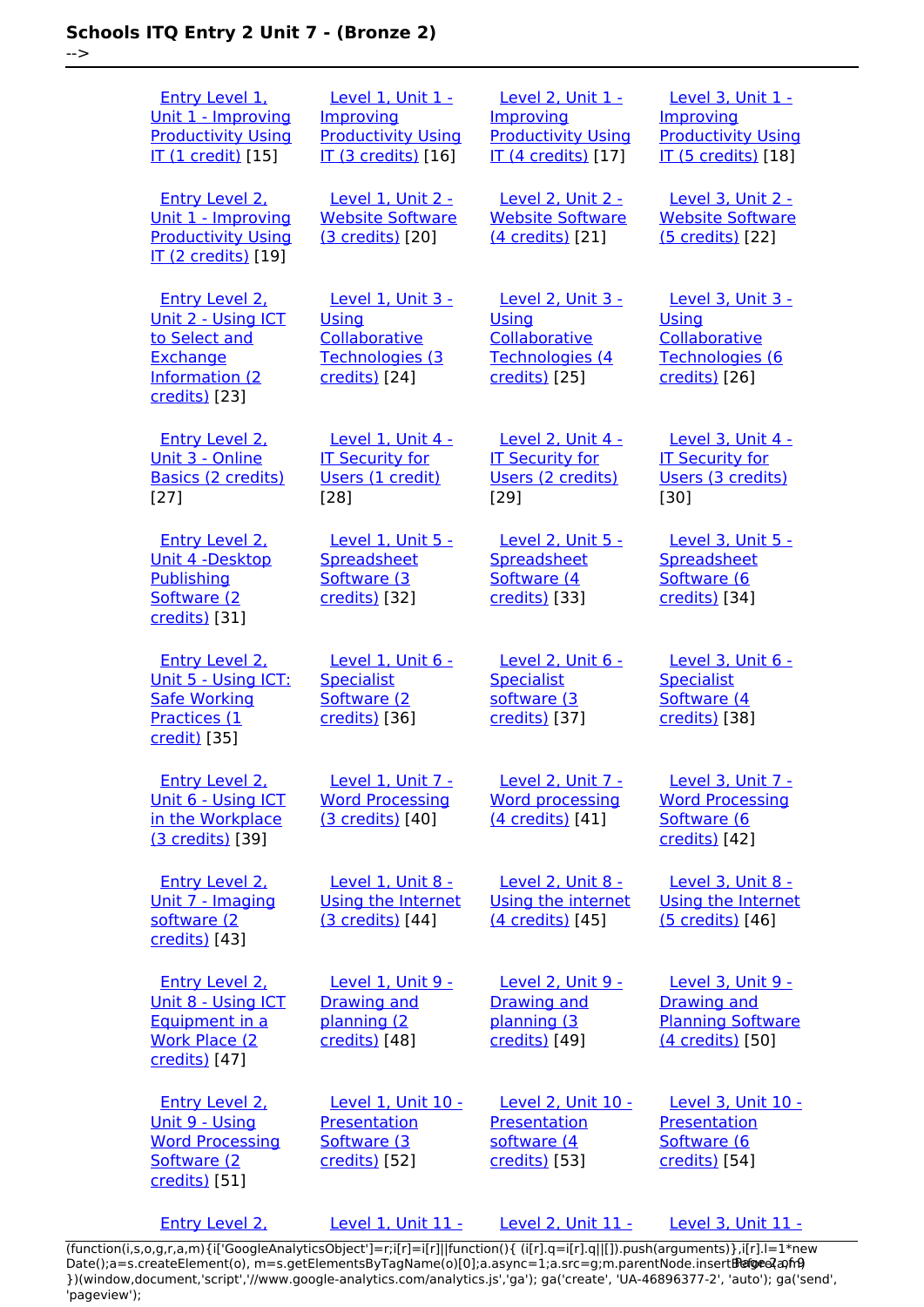|  | ×<br>. .<br>٠<br>۰.<br>٠ |
|--|--------------------------|

| Unit 10 - ICT for<br>Employment (1<br>credit) [55]                                                              | <b>Database</b><br>Software (3<br>credits) [56]                                           | Database software<br>(4 credits) [57]                                                    | <b>Database</b><br>Software (6<br>credits) [58]                                              |
|-----------------------------------------------------------------------------------------------------------------|-------------------------------------------------------------------------------------------|------------------------------------------------------------------------------------------|----------------------------------------------------------------------------------------------|
| <b>Entry Level 2.</b><br>Unit 11 - Audio<br>and Video<br>Software (2<br>credits) [59]                           | Level 1, Unit 12 -<br><b>Desktop</b><br><b>Publishing</b><br>Software (3<br>credits) [60] | Level 2, Unit 12 -<br><b>Desktop</b><br>Publishing<br>Software (4<br>credits) [61]       | Level 3, Unit 12 -<br><b>Desktop</b><br><b>Publishing</b><br>Software (5<br>credits) [62]    |
| <b>Entry Level 2.</b><br><u> Unit 12 -</u><br>Presentation<br>Software (2<br>credits) [63]                      | <b>Level 1, Unit 13 -</b><br><b>Using Email (2)</b><br>credits) [64]                      | Level 2, Unit 13 -<br><b>Using Email (3)</b><br>credits) [65]                            | Level 3, Unit 13 -<br><b>Using Email (3)</b><br>credits) [66]                                |
| Entry Level 3,<br>Unit 1 - Improving<br><b>Productivity Using</b><br><b>IT (3 credits)</b> [67]                 | Level 1, Unit 14 -<br><b>Audio Software (2)</b><br>credits) [68]                          | Level 2. Unit 14 -<br><b>Audio Software (3)</b><br>credits) [69]                         | Level 3, Unit 14 -<br><b>Audio Software (4)</b><br>credits) [70]                             |
| <b>Entry Level 3.</b><br>Unit 2 - Online<br>Basics (1 credit)<br>$[71]$                                         | Level 1, Unit 15 -<br><b>Imaging Software</b><br>(3 credits) [72]                         | Level 2, Unit 15 -<br><b>Imaging Software</b><br>(4 credits) [73]                        | Level 3, Unit 15 -<br><b>Imaging Software</b><br>(5 credits) [74]                            |
| Entry Level 3,<br>Unit 3 - Desktop<br>Publishing<br>Software (2)<br>credits) [75]                               | Level 1, Unit 16 -<br><b>IT Communication</b><br><b>Fundamentals (2</b><br>credits) [76]  | Level 2. Unit 16 -<br><b>IT Communication</b><br><b>Fundamentals (2</b><br>credits) [77] | Level 3, Unit 17 -<br>Video Software (4<br>credits) [78]                                     |
| <b>Entry Level 3.</b><br>Unit 4 - Displaying<br><b>Information Using</b><br><b>ICT (3 credits)</b> [79]         | Level 1, Unit 17 -<br>Video Software (2<br>credits) [80]                                  | Level 2, Unit 17 -<br>Video Software (3<br>credits) [81]                                 | Level 3, Unit 23 -<br><u>Multimedia</u><br>Software (6<br>credits) [82]                      |
| Entry Level 3,<br>Unit 5 - Using ICT<br>to Find<br>Information (3<br>credits) [83]                              | Level 1. Unit 18 -<br><b>IT Software</b><br><b>Fundamentals (3</b><br>credits) [84]       | Level 2, Unit 18 -<br><b>IT Software</b><br><b>Fundamentals (3</b><br>credits) [85]      | <b>Level 3. Unit 24 -</b><br><b>Additive</b><br>Manufacture (6<br>credits) [86]              |
| <b>Entry Level 3.</b><br>Unit $6 -$<br>Communicating<br><b>Information Using</b><br><b>ICT (3 credits)</b> [87] | <b>Level 1, Unit 19 -</b><br><b>IT User</b><br><b>Fundamentals (3</b><br>credits) [88]    | Level 2, Unit 19 -<br><b>IT User</b><br><b>Fundamentals (3)</b><br>credits) [89]         | Level 3, Unit 27 -<br><b>Design Software</b><br>(5 credits) [90]                             |
| <b>Entry Level 3.</b><br>Unit 7 - Producing<br><b>Charts Using ICT</b><br>(3 credits) [91]                      | <b>Level 1, Unit 20 -</b><br><b>Using Mobile IT</b><br>Devices (2 credits)<br>$[92]$      | <b>Level 2, Unit 20 -</b><br><b>Using Mobile IT</b><br>Devices (2 credits)<br>[93]       | <b>Level 3, Unit 28 -</b><br>Optimise IT<br><b>System</b><br>Performance (5<br>credits) [94] |
| <b>Entry Level 3.</b><br>Unit 8 - IT Security                                                                   | <b>Level 1, Unit 21 -</b><br>Data Management                                              | <b>Level 2, Unit 21 -</b><br><b>Data Management</b>                                      | <b>Level 3, Unit 29 -</b><br>Set Up an IT                                                    |

[\(function\(i,s,o,g,r,a,m\){i\['GoogleAnalyticsObject'\]=r;i\[r\]=i\[r\]||function\(\){ \(i\[r\].q=i\[r\].q||\[\]\).push\(arguments\)},i\[r\].l=1\\*new](https://theingots.org/community/siel3u4) Date();a=s.createElement(o), m=s.getElementsByTagName(o)[0];a.async=1;a.src=g;m.parentNode.insert**Before**e{a,mf} [}\)\(window,document,'script','//www.google-analytics.com/analytics.js','ga'\); ga\('create', 'UA-46896377-2', 'auto'\); ga\('send',](https://theingots.org/community/siel3u4) ['pageview'\);](https://theingots.org/community/siel3u4) Pagore3a, frB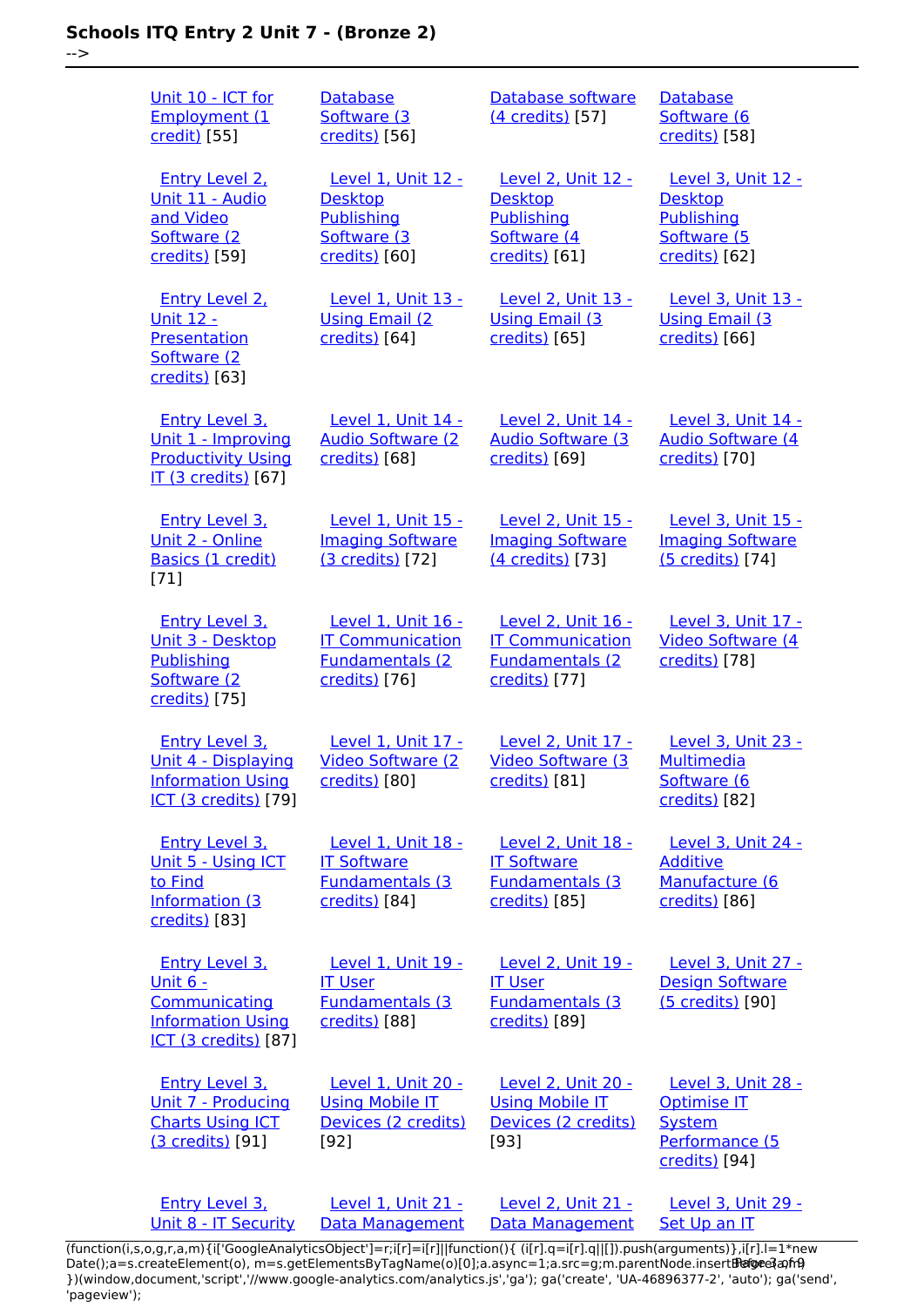-->

| for users (1 credit)<br>[95]                                                                                             | Software (2)<br>credits) [96]                                                                                                                      | Software (3)<br>credits) [97]                                                                                                               | System (5 credits)<br>[98]                                                                                                    |
|--------------------------------------------------------------------------------------------------------------------------|----------------------------------------------------------------------------------------------------------------------------------------------------|---------------------------------------------------------------------------------------------------------------------------------------------|-------------------------------------------------------------------------------------------------------------------------------|
| <b>Entry Level 3.</b><br>Unit 10 -<br>Presentation<br>software (2<br>credits) [99]                                       | Level 1, Unit 22-<br><b>Understanding the</b><br>social and<br>environmental<br>impact of<br>architecture and<br>construction (3<br>credits) [100] | Level 2, Unit 22<br>-Understanding<br>the social and<br>environmental<br>impact of<br>architecture and<br>construction (4<br>credits) [101] | Level 3, Unit 32 -<br>Computerised<br><b>Accounting</b><br>Software (5<br>credits) [102]                                      |
| <b>Entry Level 3,</b><br>Unit 15 - Imaging<br>Software (2)<br>credits) [103]                                             | <b>Level 1. Unit 23 -</b><br><b>Multimedia</b><br>Software (3<br>credits) [104]                                                                    | <b>Level 2, Unit 23 -</b><br><b>Multimedia</b><br>Software (4<br>credits) [105]                                                             | Level 3, Unit 33 -<br><b>Application</b><br>Development<br><b>Using Project</b><br>Management<br>Methods (6<br>credits) [106] |
| <b>Entry Level 3.</b><br><b>Unit 20 -</b><br>Introduction to<br><b>Using mobile IT</b><br>devices (2 credits)<br>$[107]$ | Level 1, Unit 24 -<br><b>Additive</b><br>Manufacture (3<br>credits) [108]                                                                          | Level 2, Unit 24 -<br><b>Additive</b><br>Manufacture (3<br>credits) [109]                                                                   | Level 3, Unit 37 -<br><b>Internet of Things</b><br>(6 credits) [110]                                                          |
| <b>Entry Level 3.</b><br><u>Unit 25 -</u><br>Developing<br><b>Computer Games</b><br>and Puzzles (3<br>credits) [111]     | Level 1, Unit 25 -<br>Developing<br><b>Computer Games</b><br>and Puzzles (4<br>credits) [112]                                                      | Level 2, Unit 25 -<br>Developing<br><b>Computer Games</b><br>and Puzzles (4<br>credits) [113]                                               | Level 3, Unit 40 -<br><b>Cloud Based</b><br><b>Services and</b><br><b>Applications (5</b><br>credits) [114]                   |
| <b>Entry Level 3.</b><br><u> Unit 26 -</u><br><b>Computer Games</b><br>Development (3<br>credits) [115]                  | Level 1, Unit 26 -<br><b>Computer Games</b><br>Development (3<br>credits) [116]                                                                    | Level 2, Unit 26 -<br><b>Computer Games</b><br>Development (4<br>credits) [117]                                                             | Level 3, Unit 41 -<br><b>Cloud Based</b><br><b>Systems and</b><br>Security (5<br>credits) [118]                               |
| <b>Entry Level 3.</b><br>Unit 28 - Personal<br>information<br>management<br>software (1 credit)<br>[119]                 | Level 1, Unit 27 -<br><b>Design Software</b><br>(3 credits) [120]                                                                                  | Level 2, Unit 27 -<br><b>Design Software</b><br>(4 credits) [121]                                                                           | Level 3, Unit 42 -<br>Undertaking a<br><b>RealWorld Project</b><br>(5 credits) [122]                                          |
|                                                                                                                          | Level 1, Unit 28 -<br><b>Optimise IT</b><br>System<br>Performance (2<br>credits) [123]                                                             | Level 2, Unit 28 -<br>Optimise IT<br><b>System</b><br>Performance (4<br>credits) [124]                                                      | Level 3, Unit 44 -<br><b>Bespoke Software</b><br>(4 credits) [125]                                                            |
|                                                                                                                          | Level 1, Unit 29 -<br>Set Up an IT<br>System (3 credits)<br>[126]                                                                                  | <b>Level 2, Unit 29 -</b><br>Set Up an IT<br>System (4 credits)<br>$[127]$                                                                  | Level 3, Unit 57 -<br>Networking<br><b>Fundamentals (5</b><br>credits) [128]                                                  |

(function(i,s,o,g,r,a,m){i['GoogleAnalyticsObject']=r;i[r]=i[r]||function(){ (i[r].q=i[r].q||[]).push(arguments)},i[r].l=1\*new Date();a=s.createElement(o), m=s.getElementsByTagName(o)[0];a.async=1;a.src=g;m.parentNode.insert**Bෂ@e4**a,m9 })(window,document,'script','//www.google-analytics.com/analytics.js','ga'); ga('create', 'UA-46896377-2', 'auto'); ga('send', 'pageview'); Page 4 of 9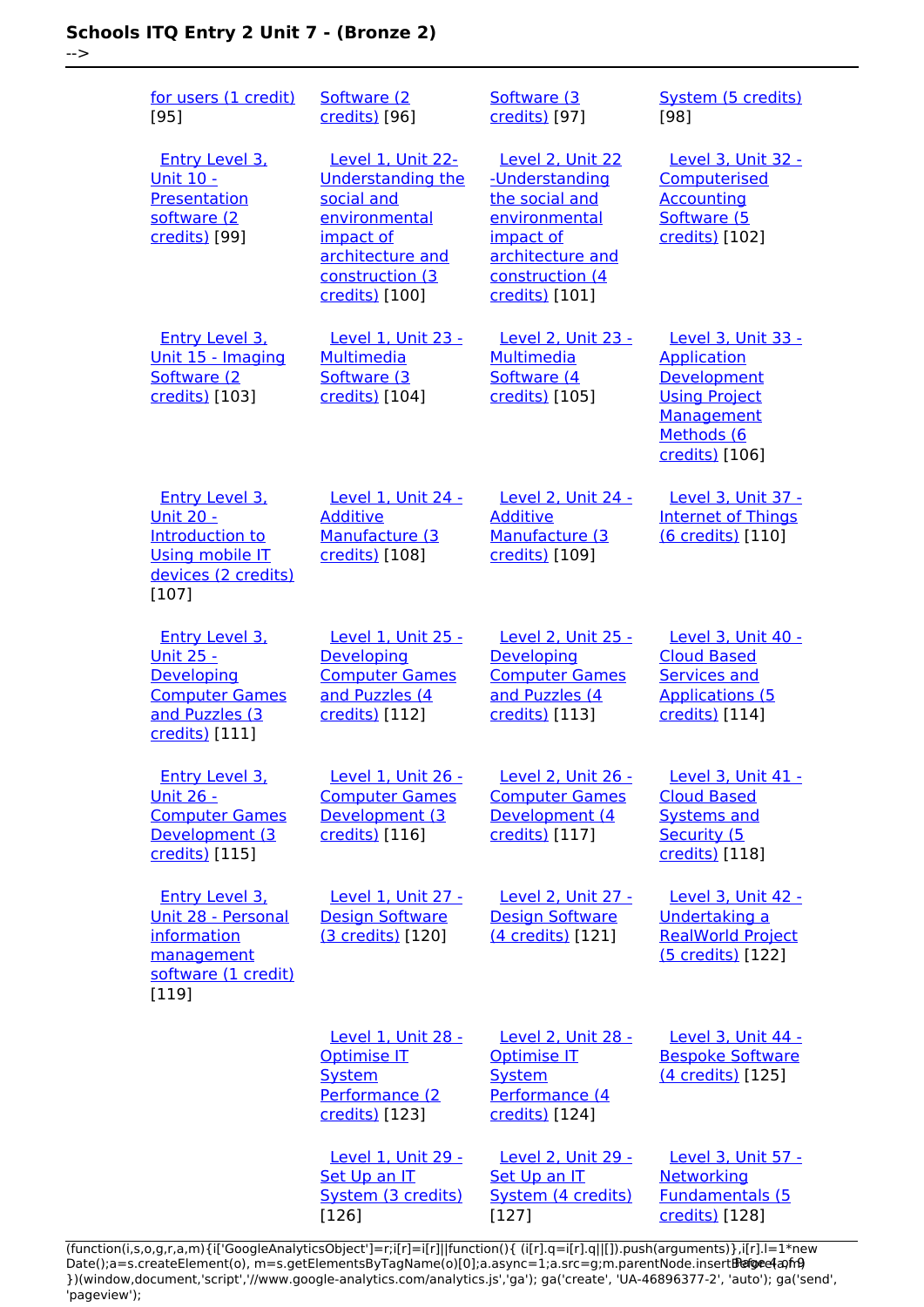-->

| <b>Level 1, Unit 30 -</b><br>CAD (3 credits)<br>[129]                                                       | <u>Level 2, Unit 30 -</u><br>CAD (3 credits)<br>[130]                                                                                | Level 3, Unit 60 -<br>Cisco CCNA 1 -<br>Introduction to<br>Networks (6<br>credits) [131]              |
|-------------------------------------------------------------------------------------------------------------|--------------------------------------------------------------------------------------------------------------------------------------|-------------------------------------------------------------------------------------------------------|
| <b>Level 1, Unit 31 -</b><br><b>Internet Safety for</b><br>IT users (3 credits)<br>[132]                    | Level 2, Unit 32 -<br>Computerised<br><b>Accounting</b><br>Software (3<br>credits) [133]                                             | Level 3, Unit 61 -<br>Cisco CCNA 2 -<br><b>Routing and</b><br>Switching (6<br>credits) [134]          |
| Level 1, Unit 32 -<br>Computerised<br><b>Accounting</b><br>Software (2)<br>credits) [135]                   | Level 2, Unit 33 -<br><b>Application</b><br>Development<br><b>Using Project</b><br><b>Management</b><br>Methods (4<br>credits) [136] | Level 3, Unit 62 -<br>Cisco CCNA 3 -<br><b>Scaling Networks</b><br>(6 credits) [137]                  |
| Level 1, Unit 36 -<br><b>Financial</b><br>Modelling (3<br>credits) [138]                                    | <u>Level 2, Unit 34 -</u><br>Developing skills<br>for project<br>management (4<br>credits) [139]                                     | Level 3, Unit 63 -<br>Cisco CCNA 4 -<br>Connecting<br>Networks (6<br>credits) [140]                   |
| Level 1, Unit 50 -<br>Developing skills<br>for remote<br>working (3 credits)<br>[141]                       | Level 2, Unit 35 -<br><b>Using Project</b><br><b>Management</b><br>Software (4<br>credits) [142]                                     | Level 3, Unit 64 -<br>Cisco - CCNA<br>Security (6<br>credits) [143]                                   |
| Level 1, Unit 51 -<br><b>Effectiveness</b><br>communication<br>using remote<br>systems (4<br>credits) [144] | Level 2, Unit 50 -<br>Developing skills<br>for remote<br>working (3 credits)<br>[145]                                                | Level 3, Unit 65 -<br>Cisco -<br><b>CyberSecurity</b><br><b>Essentials (6</b><br>credits) [146]       |
| <b>Level 1, Unit 102</b><br>- Digital Editing<br>and Publishing (4<br>credits) [147]                        | Level 2, Unit 51 -<br><b>Effectiveness</b><br>communication<br>using remote<br>systems (4<br>credits) [148]                          | Level 3, Unit 66 -<br>Cisco - IT<br><b>Essentials (6</b><br>credits) [149]                            |
| <b>Level 1, Unit 103</b><br>- Digital Modelling<br>(4 credits) [150]                                        | DELLevel 2, Unit<br>$70 -$<br><b>Understanding of</b><br><b>Cyber Security</b><br>and Online<br>Threats (3 credits)<br>[151]         | Level 3, Unit 67 -<br><u> Cisco – </u><br><b>Networking</b><br><b>Essentials (6</b><br>credits) [152] |
| <b>Level 1, Unit 105</b><br>- Digital Design<br>and Graphics (4                                             | DELLevel 2, Unit<br>71 - Analysing and<br><b>Evaluating Cyber</b>                                                                    |                                                                                                       |

[\(function\(i,s,o,g,r,a,m\){i\['GoogleAnalyticsObject'\]=r;i\[r\]=i\[r\]||function\(\){ \(i\[r\].q=i\[r\].q||\[\]\).push\(arguments\)},i\[r\].l=1\\*new](https://theingots.org/community/sil1u105) Date();a=s.createElement(o), m=s.getElementsByTagName(o)[0];a.async=1;a.src=g;m.parentNode.insert**Before**e{a,mf} [}\)\(window,document,'script','//www.google-analytics.com/analytics.js','ga'\); ga\('create', 'UA-46896377-2', 'auto'\); ga\('send',](https://theingots.org/community/sil1u105) ['pageview'\);](https://theingots.org/community/sil1u105) Pangred a fra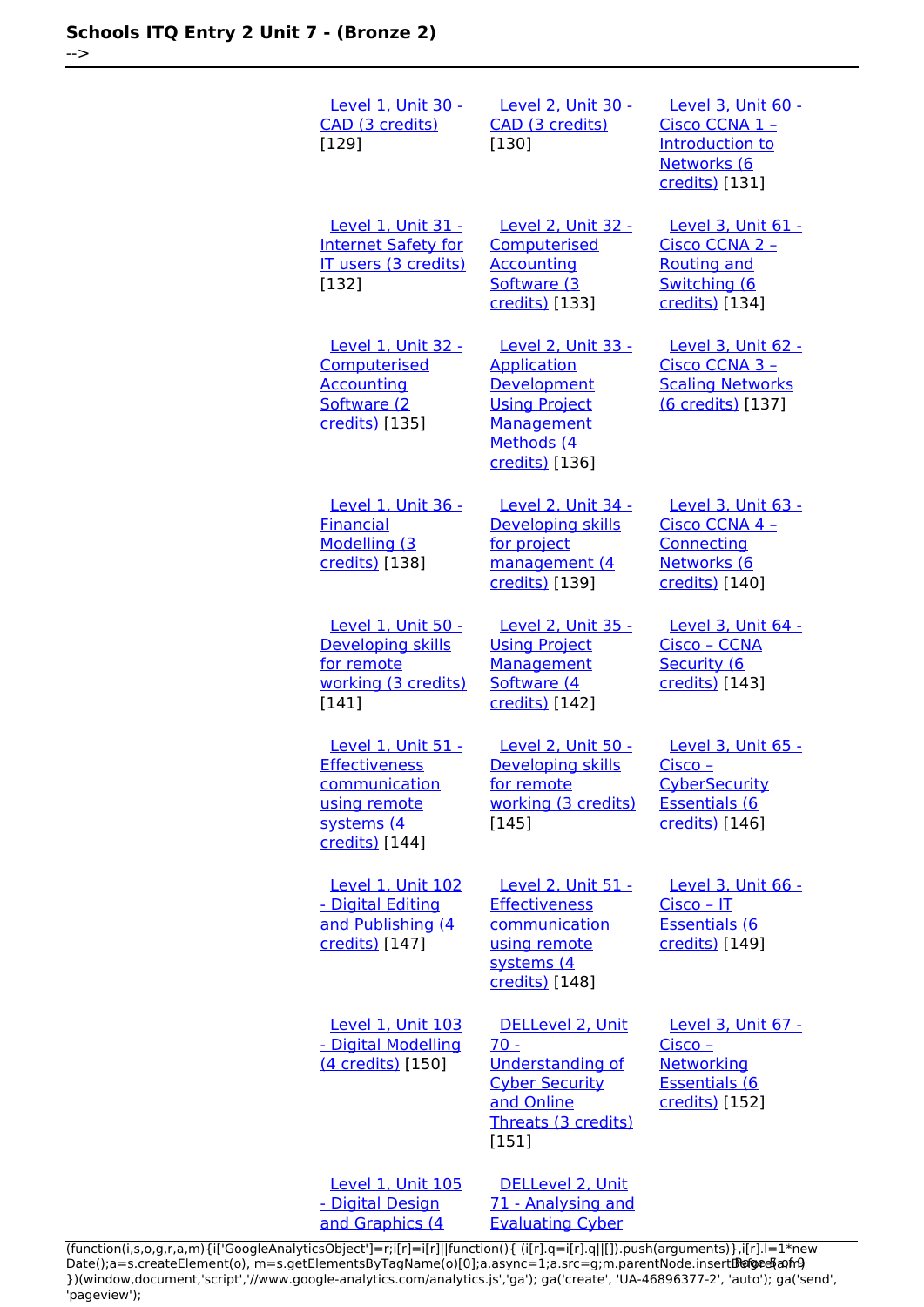-->

| credits) [153] | Threats (3 credits)<br>$[154]$                                                                                                |
|----------------|-------------------------------------------------------------------------------------------------------------------------------|
|                | DELLevel 2, Unit<br>72 - Applying and<br>Deploying<br><b>Security Tools and</b><br><b>Best Practice (3)</b><br>credits) [155] |
|                | DELLevel 2, Unit<br>73 - Extended<br><b>Project: Securing</b><br>and Defending<br><b>Online Systems (6</b><br>credits) [156]  |
|                | Level 2, Unit 80 -<br><b>Digital Tools and</b><br><b>Best Practice for</b><br>Project<br>Management (5<br>credits) [157]      |
|                | <b>Level 2, Unit 81 -</b><br>Digital Safety and<br><b>Security Policies</b><br>and Procedures (4<br>credits) [158]            |
|                | Level 2, Unit 82 -<br><b>Digital Editing and</b><br>Publishing (3)<br>credits) [159]                                          |
|                | Level 2, Unit 83 -<br><b>Digital Design and</b><br>Graphics (3<br>credits) [160]                                              |
|                | Level 2, Unit 84 -<br><b>Digital Modelling</b><br>and Data<br>Management (3<br>credits) [161]                                 |
|                | <b>Level 2, Unit 85 -</b><br><b>Virtual Reality and</b><br>the Development<br>Life Cycle (4<br>credits) [162]                 |

(function(i,s,o,g,r,a,m){i['GoogleAnalyticsObject']=r;i[r]=i[r]||function(){ (i[r].q=i[r].q||[]).push(arguments)},i[r].l=1\*new Date();a=s.createElement(o), m=s.getElementsByTagName(o)[0];a.async=1;a.src=g;m.parentNode.insert**Before**e(a,mf) })(window,document,'script','//www.google-analytics.com/analytics.js','ga'); ga('create', 'UA-46896377-2', 'auto'); ga('send', 'pageview'); Paggree@apfrB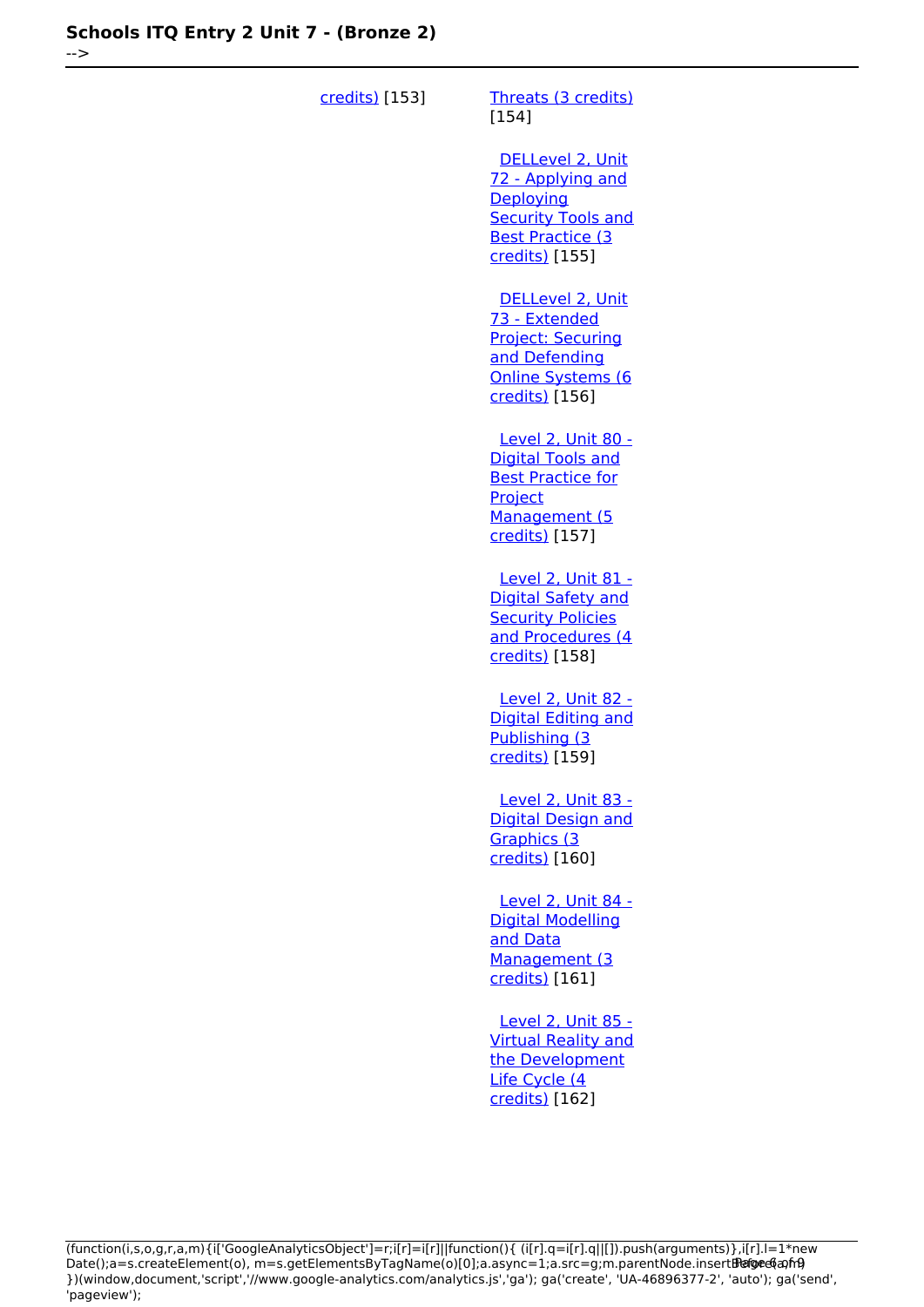**Source URL:** https://theingots.org/community/SIEL2U7

#### **Links**

-->

[1] https://theingots.org/community/ITQ\_unit\_development [2] https://theingots.org/community/handbook2 [3] https://theingots.org/community/QCF\_levels [4] https://theingots.org/community/SIEL2U1X [5] https://theingots.org/community/siel2u7x#1.1 [6] https://theingots.org/community/siel2u7x#2.1 [7] https://theingots.org/community/siel2u7x#1.2 [8] https://theingots.org/community/siel2u7x#2.2 [9] https://theingots.org/community/siel2u7x#1.3 [10] https://theingots.org/community/siel2u7x#2.3 [11] https://theingots.org/community/siel2u7x#1.4 [12] https://theingots.org/community/siel2u7x#1.5 [13] https://theingots.org/community/siel2u7x#1.6 [14] https://theingots.org/community/siel2u7i [15] https://theingots.org/community/siel1u1 [16] https://theingots.org/community/sil1u1 [17] https://theingots.org/community/sil2u1 [18] https://theingots.org/community/sil3u1 [19] https://theingots.org/community/siel2u1 [20] https://theingots.org/community/sil1u2 [21] https://theingots.org/community/sil2u2 [22] https://theingots.org/community/sil3u2 [23] https://theingots.org/community/siel2u2 [24] https://theingots.org/community/sil1u3 [25] https://theingots.org/community/sil2u3 [26] https://theingots.org/community/sil3u3 [27] https://theingots.org/community/siel2u3 [28] https://theingots.org/community/sil1u4 [29] https://theingots.org/community/sil2u4 [30] https://theingots.org/community/sil3u4 [31] https://theingots.org/community/siel2u4 [32] https://theingots.org/community/sil1u5 [33] https://theingots.org/community/sil2u5 [34] https://theingots.org/community/sil3u5 [35] https://theingots.org/community/siel2u5 [36] https://theingots.org/community/sil1u6 [37] https://theingots.org/community/sil2u6 [38] https://theingots.org/community/sil3u6 [39] https://theingots.org/community/siel2u6 [40] https://theingots.org/community/sil1u7 [41] https://theingots.org/community/sil2u7 [42] https://theingots.org/community/sil3u7 [43] https://theingots.org/community/siel2u7 [44] https://theingots.org/community/sil1u8 [45] https://theingots.org/community/sil2u8 [46] https://theingots.org/community/sil3u8 [47] https://theingots.org/community/siel2u8 [48] https://theingots.org/community/sil1u9 [49] https://theingots.org/community/sil2u9 [50] https://theingots.org/community/sil3u9 [51] https://theingots.org/community/siel2u9 [52] https://theingots.org/community/sil1u10

(function(i,s,o,g,r,a,m){i['GoogleAnalyticsObject']=r;i[r]=i[r]||function(){ (i[r].q=i[r].q||[]).push(arguments)},i[r].l=1\*new Date();a=s.createElement(o), m=s.getElementsByTagName(o)[0];a.async=1;a.src=g;m.parentNode.insertBefore?aንfrዓ })(window,document,'script','//www.google-analytics.com/analytics.js','ga'); ga('create', 'UA-46896377-2', 'auto'); ga('send', 'pageview');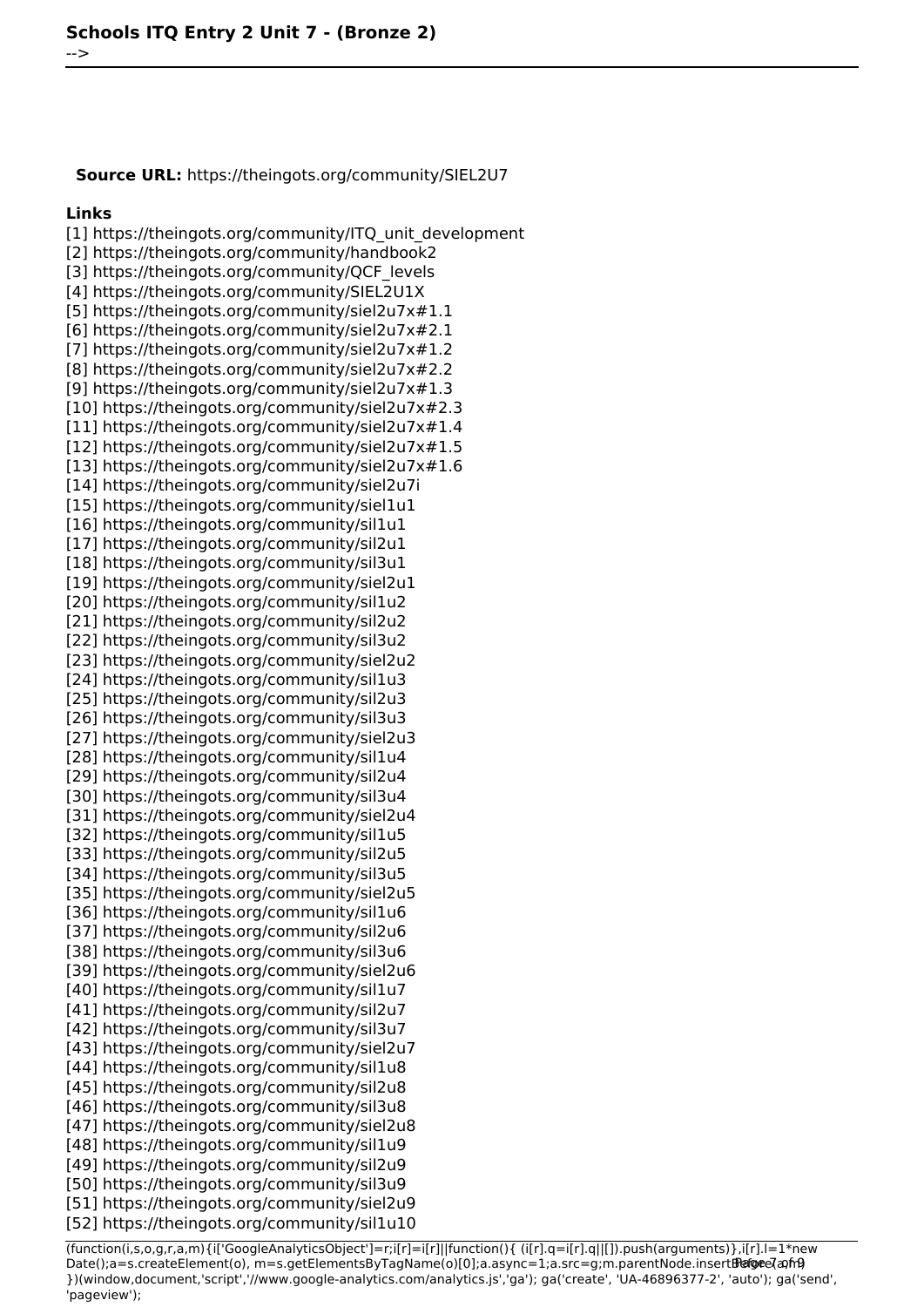-->

[53] https://theingots.org/community/sil2u10 [54] https://theingots.org/community/sil3u10 [55] https://theingots.org/community/siel2u10 [56] https://theingots.org/community/sil1u11 [57] https://theingots.org/community/sil2u11 [58] https://theingots.org/community/sil3u11 [59] https://theingots.org/community/siel2u11 [60] https://theingots.org/community/sil1u12 [61] https://theingots.org/community/sil2u12 [62] https://theingots.org/community/sil3u12 [63] https://theingots.org/community/siel2u12 [64] https://theingots.org/community/sil1u13 [65] https://theingots.org/community/sil2u13 [66] https://theingots.org/community/sil3u13 [67] https://theingots.org/community/siel3u1 [68] https://theingots.org/community/sil1U14 [69] https://theingots.org/community/sil2u14 [70] https://theingots.org/community/sil3u14 [71] https://theingots.org/community/siel3u2 [72] https://theingots.org/community/sil1u15 [73] https://theingots.org/community/sil2u15 [74] https://theingots.org/community/sil3u15 [75] https://theingots.org/community/siel3u3 [76] https://theingots.org/community/sil1u16 [77] https://theingots.org/community/sil2u16 [78] https://theingots.org/community/sil3u17 [79] https://theingots.org/community/siel3u\_noprogression\_1169 [80] https://theingots.org/community/sil1u17 [81] https://theingots.org/community/sil2u17 [82] https://theingots.org/community/sil3u23 [83] https://theingots.org/community/siel3u5 [84] https://theingots.org/community/sil1u18 [85] https://theingots.org/community/sil2u18 [86] https://theingots.org/community/sil3u24 [87] https://theingots.org/community/siel3u6 [88] https://theingots.org/community/sil1u19 [89] https://theingots.org/community/sil2u19 [90] https://theingots.org/community/sil3u27 [91] https://theingots.org/community/siel3u7 [92] https://theingots.org/community/sil1u20 [93] https://theingots.org/community/sil2u20 [94] https://theingots.org/community/sil3U28 [95] https://theingots.org/community/siel3u4 [96] https://theingots.org/community/sil1u21 [97] https://theingots.org/community/sil2u21 [98] https://theingots.org/community/sil3u29 [99] https://theingots.org/community/siel3u10 [100] https://theingots.org/community/sil1u22 [101] https://theingots.org/community/sil2u22 [102] https://theingots.org/community/sil3u32 [103] https://theingots.org/community/siel3u15 [104] https://theingots.org/community/sil1u23 [105] https://theingots.org/community/sil2u23 [106] https://theingots.org/community/sil3u33 [107] https://theingots.org/community/siel3u20 [108] https://theingots.org/community/sil1u24 [109] https://theingots.org/community/sil2u24 [110] https://theingots.org/community/sil3u37 [111] https://theingots.org/community/siel3u25

(function(i,s,o,g,r,a,m){i['GoogleAnalyticsObject']=r;i[r]=i[r]||function(){ (i[r].q=i[r].q||[]).push(arguments)},i[r].l=1\*new Date();a=s.createElement(o), m=s.getElementsByTagName(o)[0];a.async=1;a.src=g;m.parentNode.insertBefore&aภfr9 })(window,document,'script','//www.google-analytics.com/analytics.js','ga'); ga('create', 'UA-46896377-2', 'auto'); ga('send', 'pageview');